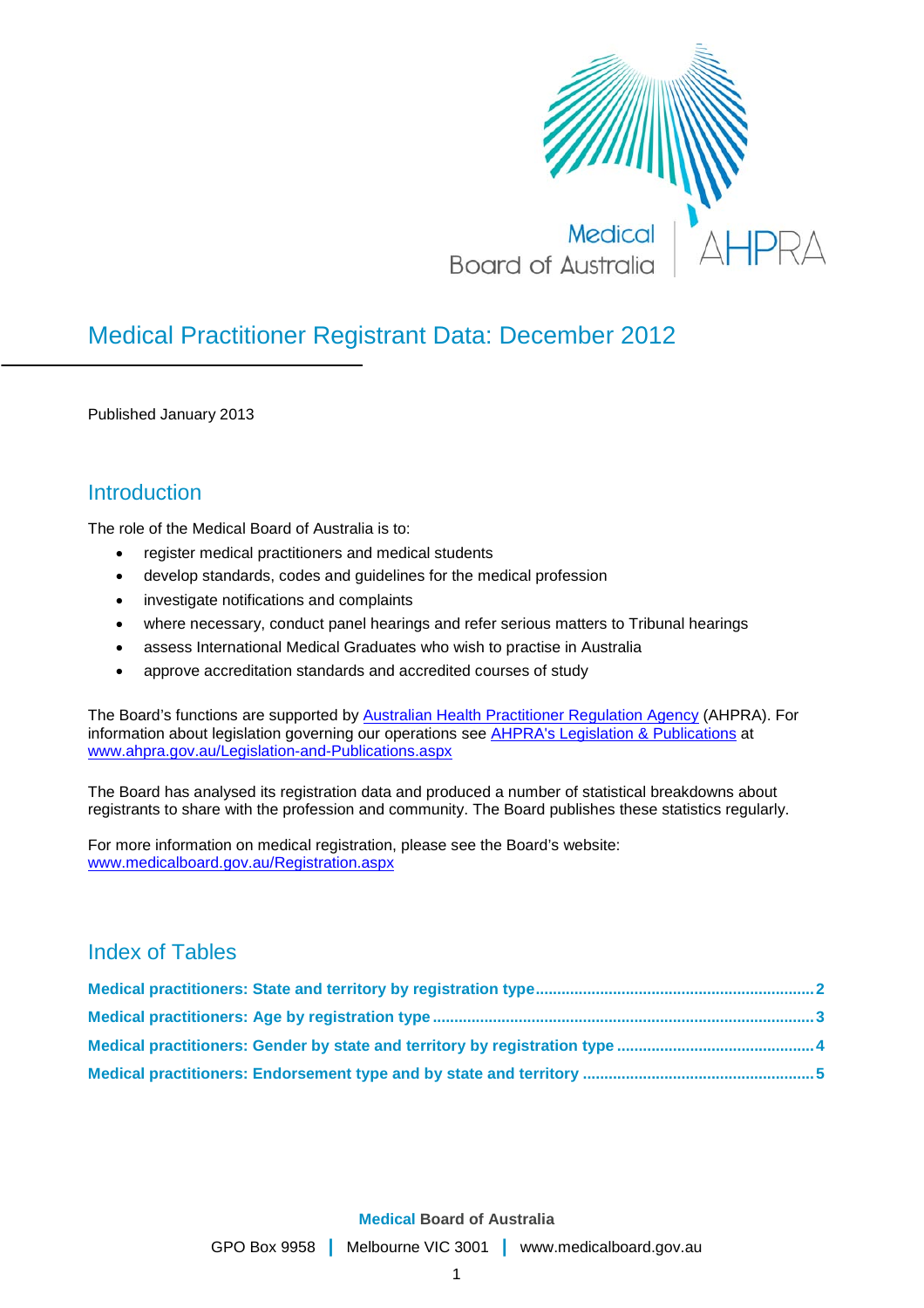| Medical practitioners: state and territory by registration type |  |  |  |  |  |  |  |
|-----------------------------------------------------------------|--|--|--|--|--|--|--|
|-----------------------------------------------------------------|--|--|--|--|--|--|--|

| <b>State</b>                       | <b>General</b> | <b>General and</b><br><b>Specialist</b> | <b>Specialist</b> | <b>Provisional</b> |                 | <b>Limited</b>                                               |                           |                                          | <b>Limited</b><br>(Public<br>Interest -<br><b>Occasional</b><br><b>Practice)</b> | Non-<br>practising | <b>Total</b> | % By<br><b>State</b> |
|------------------------------------|----------------|-----------------------------------------|-------------------|--------------------|-----------------|--------------------------------------------------------------|---------------------------|------------------------------------------|----------------------------------------------------------------------------------|--------------------|--------------|----------------------|
|                                    |                |                                         |                   |                    | Area of<br>need | <b>Postgraduate</b><br>training or<br>supervised<br>practice | <b>Public</b><br>interest | <b>Teaching</b><br><b>or</b><br>research |                                                                                  |                    |              |                      |
| <b>ACT</b>                         | 533            | 867                                     | 127               | 78                 | 19              | 73                                                           | 1                         | 4                                        | 35                                                                               | 31                 | 1,765        | 1.92%                |
| <b>NSW</b>                         | 8,419          | 15,440                                  | 1,443             | 989                | 182             | 1,349                                                        | 2                         | 7                                        | 578                                                                              | 585                | 28,994       | 31.6%                |
| <b>NT</b>                          | 354            | 342                                     | 98                | 49                 | 92              | 13                                                           |                           |                                          |                                                                                  | 8                  | 957          | 1.04%                |
| <b>QLD</b>                         | 5,485          | 8,286                                   | 1,740             | 716                | 847             | 248                                                          | $\overline{2}$            | 7                                        | 149                                                                              | 220                | 17,700       | 19.29%               |
| <b>SA</b>                          | 1,917          | 3,836                                   | 444               | 275                | 100             | 393                                                          |                           | 3                                        |                                                                                  | 127                | 7,097        | 7.74%                |
| <b>TAS</b>                         | 502            | 1,036                                   | 193               | 79                 | 56              | 68                                                           | 4                         |                                          | 42                                                                               | 44                 | 2,021        | 2.2%                 |
| <b>VIC</b>                         | 6,414          | 11,957                                  | 1,310             | 807                | 306             | 914                                                          |                           | 3                                        | 6                                                                                | 516                | 22,233       | 24.23%               |
| <b>WA</b>                          | 2,402          | 3,957                                   | 920               | 300                | 665             | 181                                                          | 5                         | 6                                        | 281                                                                              | 189                | 8,906        | 9.71%                |
| <b>Not Supplied</b><br>or Overseas | 578            | 494                                     | 289               | 6                  | 11              | 10                                                           |                           |                                          | 9                                                                                | 674                | 2,072        | 2.26%                |
| <b>Total</b>                       | 26,604         | 46,215                                  | 6,564             | 3,299              | 2,278           | 3,249                                                        | 14                        | 27                                       | 1,101                                                                            | 2,394              | 91,745       |                      |

### **Medical practitioners: % by state and territory**

<span id="page-1-0"></span>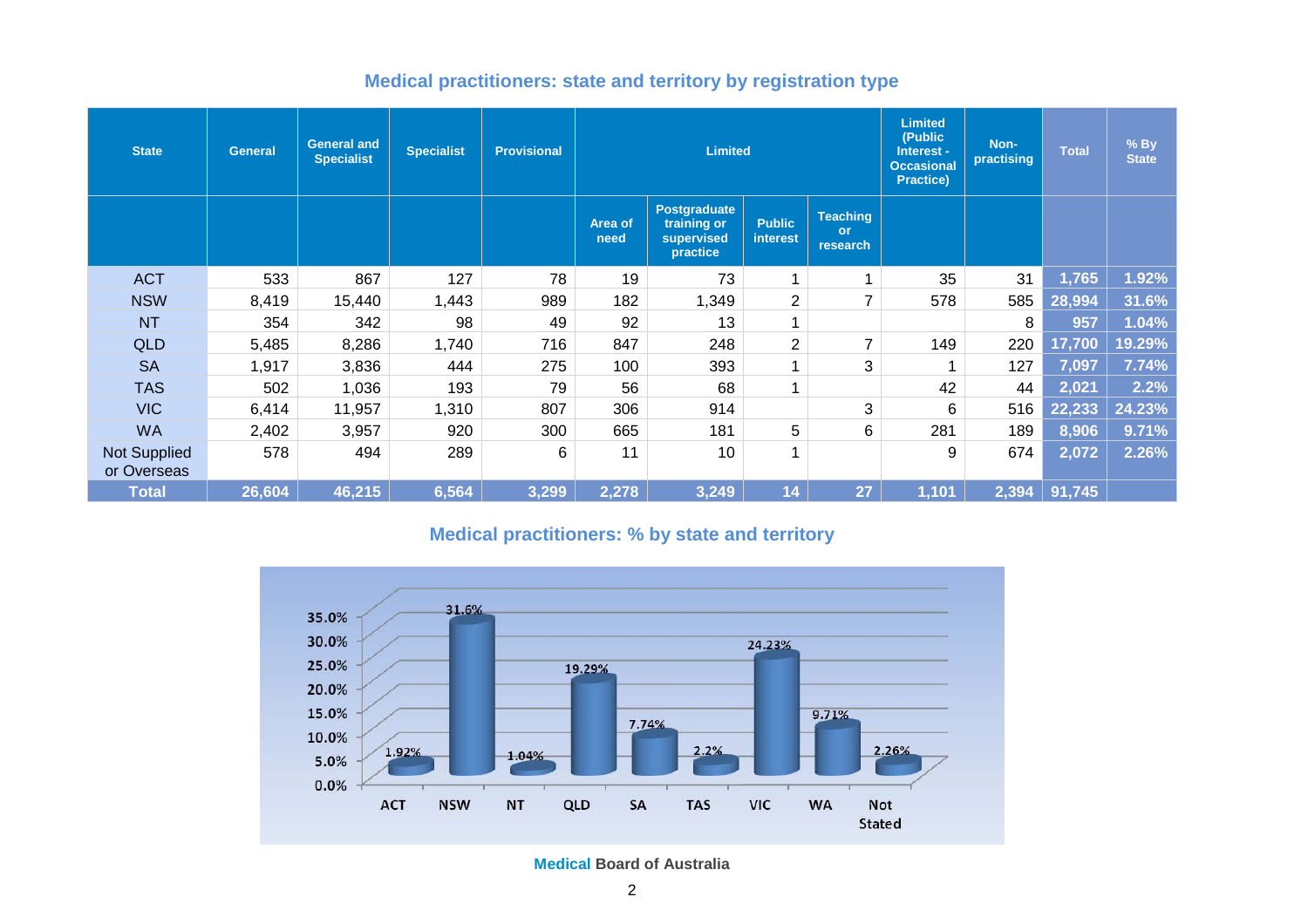| <b>Age Group</b>            | <b>General</b> | <b>General</b><br>and<br><b>Specialist</b> | <b>Specialist</b> | <b>Provisional</b> |                 |                                                              | <b>Limited</b>            |                                | <b>Limited (Public</b><br>Interest -<br><b>Occasional</b><br>Practice) | Non-<br>practising | <b>Total</b> | $%$ By<br>Age<br><b>Group</b> |
|-----------------------------|----------------|--------------------------------------------|-------------------|--------------------|-----------------|--------------------------------------------------------------|---------------------------|--------------------------------|------------------------------------------------------------------------|--------------------|--------------|-------------------------------|
|                             |                |                                            |                   |                    | Area of<br>need | <b>Postgraduate</b><br>training or<br>supervised<br>practice | <b>Public</b><br>interest | <b>Teaching or</b><br>research |                                                                        |                    |              |                               |
| $21 - 25$                   | 126            |                                            |                   | 633                | 21              | 8                                                            |                           |                                |                                                                        |                    | 788          | 0.86%                         |
| $26 - 30$                   | 6,512          | 14                                         | 11                | 1,815              | 600             | 640                                                          |                           | $\overline{2}$                 |                                                                        | 58                 | 9,652        | 10.52%                        |
| $31 - 35$                   | 8,431          | 1,540                                      | 281               | 519                | 409             | 877                                                          |                           | 9                              | 1                                                                      | 152                | 12,219       | 13.32%                        |
| $36 - 40$                   | 4,442          | 5,348                                      | 969               | 176                | 390             | 938                                                          |                           | $\overline{7}$                 | $\overline{c}$                                                         | 260                | 12,532       | 13.66%                        |
| $41 - 45$                   | 2,248          | 6,398                                      | 1,480             | 82                 | 347             | 470                                                          | $\overline{c}$            | $\overline{c}$                 | 9                                                                      | 223                | 11,261       | 12.27%                        |
| $46 - 50$                   | 1,538          | 6,623                                      | 1,498             | 45                 | 213             | 193                                                          | $\mathbf{1}$              | 3                              | 11                                                                     | 194                | 10,319       | 11.25%                        |
| $51 - 55$                   | 1,145          | 7,168                                      | 1,072             | 19                 | 135             | 75                                                           | $\sqrt{3}$                |                                | 13                                                                     | 250                | 9,880        | 10.77%                        |
| $56 - 60$                   | 843            | 6,630                                      | 670               | 9                  | 87              | 32                                                           | $\overline{2}$            | $\overline{2}$                 | 25                                                                     | 195                | 8,495        | 9.26%                         |
| $61 - 65$                   | 522            | 5,233                                      | 347               | $\mathbf{1}$       | 53              | 12                                                           | $\sqrt{3}$                | $\overline{c}$                 | 44                                                                     | 190                | 6,407        | 6.98%                         |
| $66 - 70$                   | 353            | 3,838                                      | 156               |                    | 15              | 4                                                            | 3                         |                                | 157                                                                    | 231                | 4,757        | 5.19%                         |
| $71 - 75$                   | 225            | 2,000                                      | 55                |                    | 6               |                                                              |                           |                                | 241                                                                    | 213                | 2,740        | 2.99%                         |
| $76 - 80$                   | 113            | 873                                        | 19                |                    |                 |                                                              |                           |                                | 232                                                                    | 188                | 1,426        | 1.55%                         |
| $81 - 85$                   | 66             | 399                                        | 5                 |                    |                 |                                                              |                           |                                | 230                                                                    | 128                | 829          | 0.9%                          |
| $86 +$                      | 35             | 141                                        | 1                 |                    |                 |                                                              |                           |                                | 135                                                                    | 109                | 421          | 0.46%                         |
| Not Supplied or<br>Overseas | 5              | 10                                         |                   |                    |                 |                                                              |                           |                                |                                                                        | 3                  | 19           | 0.02%                         |
| <b>Total</b>                | 26,604         | 46,215                                     | 6,564             | 3,299              | 2,278           | 3,249                                                        | 14                        | 27                             | 1,101                                                                  | 2,394              | 91,745       |                               |

#### **Medical practitioners: age by registration type**

**% By age group**

<span id="page-2-0"></span>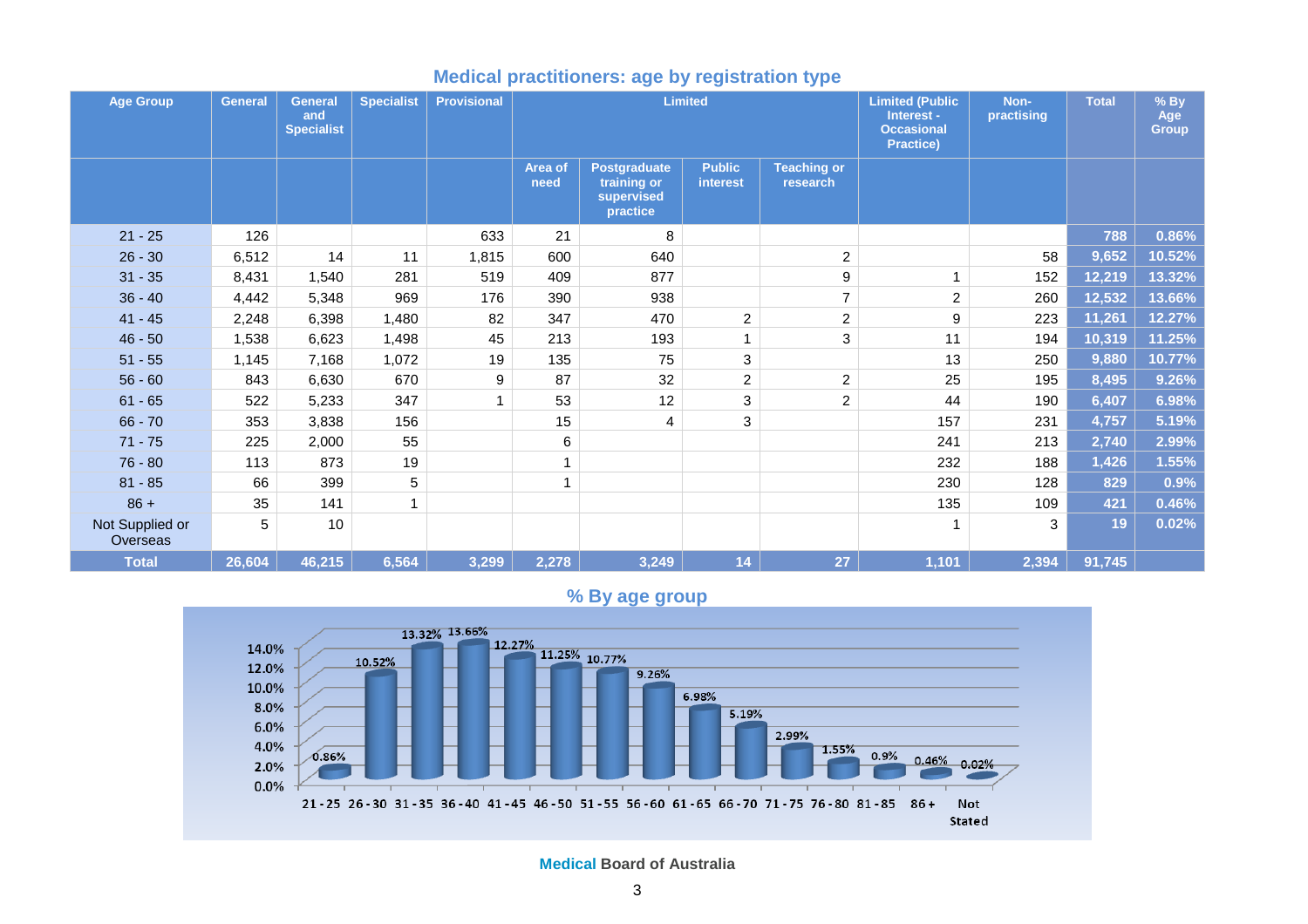<span id="page-3-0"></span>

| <b>Sex</b>   | <b>State</b>                | General      | <b>General</b><br>and<br><b>Specialist</b> | <b>Specialist</b> | <b>Provisional</b> |                  | <b>Limited</b>                                               |                                  |                                          | <b>Limited (Public</b><br>Interest -<br><b>Occasional</b><br><b>Practice)</b> | Non-<br>practising | <b>Total</b><br><b>Count</b> | % By Sex<br><b>By State</b> |
|--------------|-----------------------------|--------------|--------------------------------------------|-------------------|--------------------|------------------|--------------------------------------------------------------|----------------------------------|------------------------------------------|-------------------------------------------------------------------------------|--------------------|------------------------------|-----------------------------|
|              |                             |              |                                            |                   |                    | Area of<br>need  | <b>Postgraduate</b><br>training or<br>supervised<br>practice | <b>Public</b><br><b>interest</b> | <b>Teaching</b><br><b>or</b><br>research |                                                                               |                    |                              |                             |
| Female       | <b>ACT</b>                  | 267          | 326                                        | 43                | 42                 | $\overline{7}$   | 31                                                           |                                  | $\mathbf{1}$                             | 10                                                                            | 12                 | 739                          | 0.81%                       |
|              | <b>NSW</b>                  | 4,201        | 5,020                                      | 473               | 551                | 57               | 607                                                          | $\mathbf{1}$                     | $\overline{c}$                           | 119                                                                           | 238                | 11,269                       | 12.28%                      |
|              | <b>NT</b>                   | 198          | 149                                        | 30                | 32                 | 34               | $\overline{7}$                                               |                                  |                                          |                                                                               | 5                  | 455                          | 0.5%                        |
|              | QLD                         | 2,536        | 2,699                                      | 551               | 378                | 369              | 87                                                           |                                  |                                          | 17                                                                            | 83                 | 6,720                        | 7.32%                       |
|              | <b>SA</b>                   | 965          | 1,199                                      | 137               | 150                | 27               | 163                                                          |                                  | 3                                        |                                                                               | 44                 | 2,688                        | 2.93%                       |
|              | <b>TAS</b>                  | 260          | 372                                        | 58                | 37                 | 16               | 34                                                           |                                  |                                          | 5                                                                             | 18                 | 800                          | 0.87%                       |
|              | <b>VIC</b>                  | 3,286        | 4,028                                      | 410               | 450                | 80               | 400                                                          |                                  | $\overline{2}$                           |                                                                               | 197                | 8,853                        | 9.65%                       |
|              | <b>WA</b>                   | 1,235        | 1,296                                      | 290               | 174                | 313              | 62                                                           | $\overline{c}$                   | $\overline{4}$                           | 49                                                                            | 76                 | 3,501                        | 3.82%                       |
|              | Not Supplied or<br>Overseas | 216          | 125                                        | 80                | $\mathbf 2$        | $\mathbf 2$      | $\mathbf{3}$                                                 |                                  |                                          | $\overline{2}$                                                                | 247                | 677                          | 0.74%                       |
|              | Sub total                   | 13,164       | 15,214                                     | 2,072             | 1,816              | 905              | 1,394                                                        | $\mathbf{3}$                     | 12                                       | 202                                                                           | 920                | 35,702                       | 38.91%                      |
| Male         | <b>ACT</b>                  | 266          | 540                                        | 84                | 36                 | 12               | 42                                                           | $\mathbf{1}$                     |                                          | 25                                                                            | 19                 | 1,025                        | 1.12%                       |
|              | <b>NSW</b>                  | 4,218        | 10,419                                     | 970               | 438                | 125              | 742                                                          | $\mathbf{1}$                     | 5                                        | 459                                                                           | 347                | 17,724                       | 19.32%                      |
|              | <b>NT</b>                   | 156          | 193                                        | 68                | 17                 | 58               | $\,6\,$                                                      | $\mathbf{1}$                     |                                          |                                                                               | 3                  | 502                          | 0.55%                       |
|              | QLD                         | 2,948        | 5,587                                      | 1,188             | 338                | 478              | 161                                                          | $\overline{2}$                   | $\overline{7}$                           | 132                                                                           | 137                | 10,978                       | 11.97%                      |
|              | <b>SA</b>                   | 947          | 2,637                                      | 307               | 125                | 73               | 230                                                          | $\mathbf{1}$                     |                                          | $\mathbf{1}$                                                                  | 83                 | 4,404                        | 4.8%                        |
|              | <b>TAS</b>                  | 242          | 664                                        | 135               | 42                 | 40               | 34                                                           | $\mathbf{1}$                     |                                          | 37                                                                            | 26                 | 1,221                        | 1.33%                       |
|              | <b>VIC</b>                  | 3,126        | 7,929                                      | 900               | 357                | 226              | 513                                                          |                                  | $\mathbf{1}$                             | 6                                                                             | 319                | 13,377                       | 14.58%                      |
|              | <b>WA</b>                   | 1,166        | 2,661                                      | 630               | 126                | 351              | 119                                                          | 3                                | $\overline{c}$                           | 232                                                                           | 113                | 5,403                        | 5.89%                       |
|              | Not Supplied or<br>Overseas | 362          | 369                                        | 209               | $\overline{4}$     | $\boldsymbol{9}$ | $\overline{7}$                                               | $\overline{1}$                   |                                          | $\overline{7}$                                                                | 427                | 1,395                        | 1.52%                       |
|              | Sub total                   | 13,431       | 30,999                                     | 4,491             | 1,483              | 1,372            | 1,854                                                        | 11                               | 15                                       | 899                                                                           | 1,474              | 56,029                       | 61.07%                      |
| Not Stated   | <b>ACT</b>                  |              | $\mathbf{1}$                               |                   |                    |                  |                                                              |                                  |                                          |                                                                               |                    | 1                            | 0.0%                        |
|              | <b>NSW</b>                  |              | $\overline{1}$                             |                   |                    |                  |                                                              |                                  |                                          |                                                                               |                    | $\overline{1}$               | 0.0%                        |
|              | QLD                         | $\mathbf{1}$ |                                            | $\mathbf{1}$      |                    |                  |                                                              |                                  |                                          |                                                                               |                    | 2 <sup>1</sup>               | 0.0%                        |
|              | <b>SA</b>                   | $\sqrt{5}$   |                                            |                   |                    |                  |                                                              |                                  |                                          |                                                                               |                    | $\overline{5}$               | 0.01%                       |
|              | <b>VIC</b>                  | $\sqrt{2}$   |                                            |                   |                    |                  | $\mathbf{1}$                                                 |                                  |                                          |                                                                               |                    | $\overline{3}$               | 0.0%                        |
|              | <b>WA</b>                   | $\mathbf{1}$ |                                            |                   |                    | $\mathbf{1}$     |                                                              |                                  |                                          |                                                                               |                    | $\overline{2}$               | 0.0%                        |
|              | Sub total                   | 9            | $\overline{2}$                             | $\overline{1}$    |                    | $\overline{1}$   | $\overline{1}$                                               |                                  |                                          |                                                                               |                    | 14                           | 0.02%                       |
| <b>Total</b> |                             | 26,604       | 46,215                                     | 6,564             | 3,299              | 2,278            | 3,249                                                        | 14 <sup>°</sup>                  | 27                                       | 1,101                                                                         | 2,394              | 91,745                       |                             |

## **Medical practitioners: gender by state and territory by registration type**